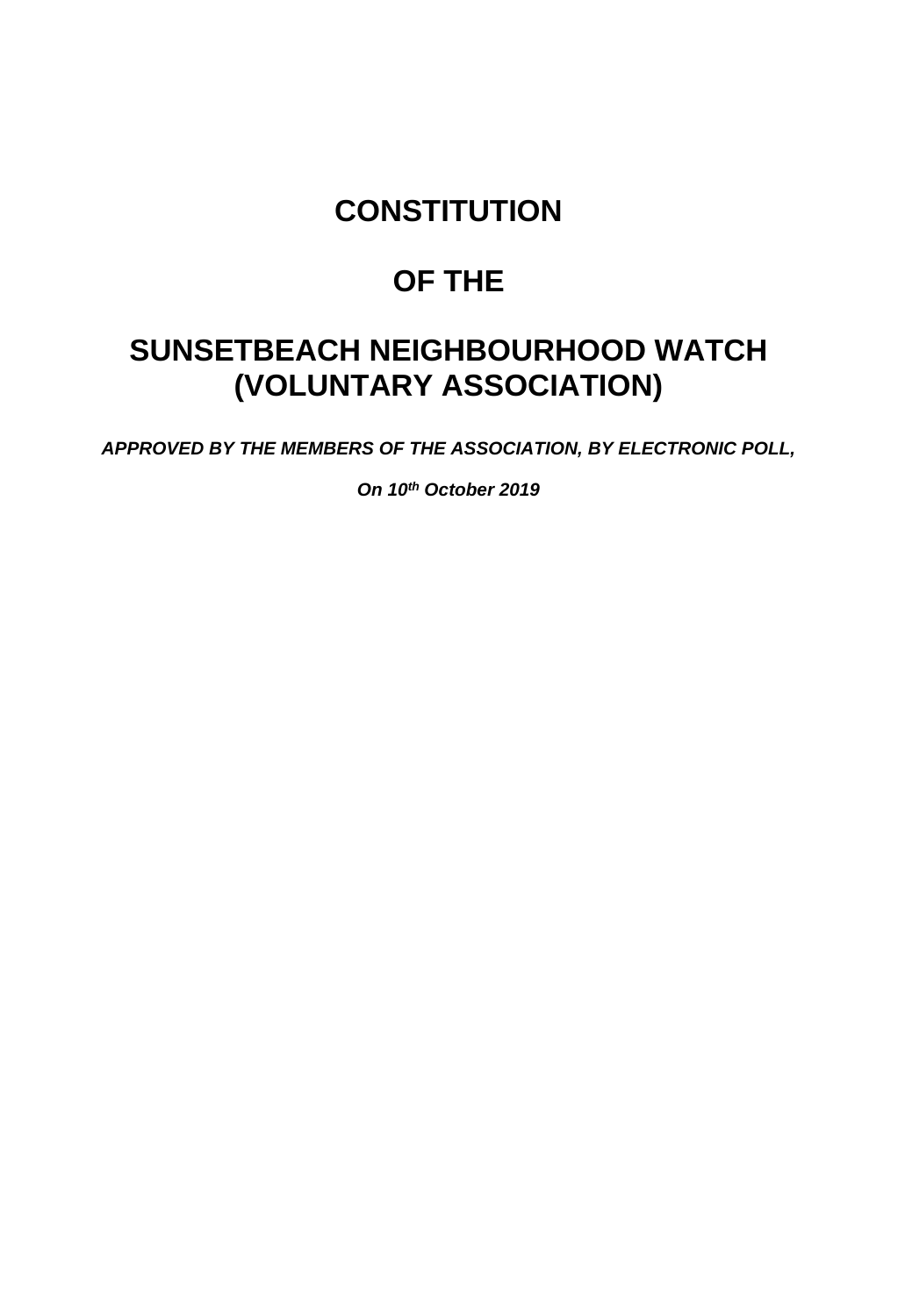1. Name 1.1 The name of the Association shall be the **SUNSET BEACH NEIGHBOURHOOD WATCH** (hereinafter referred to as "the Association").

2. Legal Status 2.1 The Association is and shall continue to be a distinct and separate legal entity from its members in perpetual succession and shall have the capacity to acquire rights and obligations.

2.2 Save as provided for in clause 8.3 below, all actions or suits, proceedings at law or any arbitration shall be brought by or against the Association in the name of the Association and the committee may authorise any person or persons to act on behalf of the Association and to sign all such documents and to take all such steps as may be necessary in connection with any such proceedings.

2.3 **Non-profit Association** 2.3.1 Notwithstanding anything to the contrary herein contained: 2.3.1.1 The Association is not formed and does not exist for the purposes of carrying on any business that has for its object the acquisition of gain by the Association or its individual members.

2.3.1.2 The income and assets of the Association shall be applied solely for investment and for the promotion of the objects for which it is established.

2.3.1.3 No part of income or assets of the Association shall be paid, directly or indirectly, by way of dividend or otherwise, to any person.

2.3.1.4 The Association shall not be entitled to carry on any trading or other profit-making activities or participate in any business, profession or occupation carried on by any of its members or provide to any of its members' financial assistance or any premises or continuous services or facilities for the purpose of carrying on any business, profession or occupation.

3. Objects of the Association 3.1 The objects of the Association shall be to:- 3.1.1 nurture a sense of unity, dedication and good neighbourly relations among the residents of the Cape Town suburb of Sunset Beach;

3.1.2 serve as a watchdog for its community and the local police services, thereby assisting the local police services to safeguard its community against criminal activities and strive for a safe and secure environment;

3.1.3 provide a channel through which local communities can play a meaningful role in crime prevention in a manner that is ethical and non-violent;

3.1.4 create public awareness with regard to safety, crime prevention and protection of families and their property;

3.1.5 encourage the community to work in close co-operation with the South African Police Services and other structures such as local authorities who are involved in law enforcement;

3.1.6 ensure that the neighbourhood watches act within the framework of the law; and

3.1.7 unite a diverse residency in creating a stable and crime free environment.

4. Powers of the Association 4.1 Subject to the provisions of clause 2 above, the Association shall have all such powers as are necessary for the proper attainment of the objects set out in clause 3 above and shall, in particular, have the following express powers: 4.1.1 to establish and publish a newsletter for the benefit of its members and/or interested persons;

4.1.2 to acquire any movable or immovable property (if applicable) for the Association calculated to benefit the Association and to advance its objects and to maintain, improve and alter any of the Association's property;

4.1.3 to institute, conduct, defend, compound or abandon any legal proceedings by or against the Association or its officers, or otherwise concerning the affairs of the Association;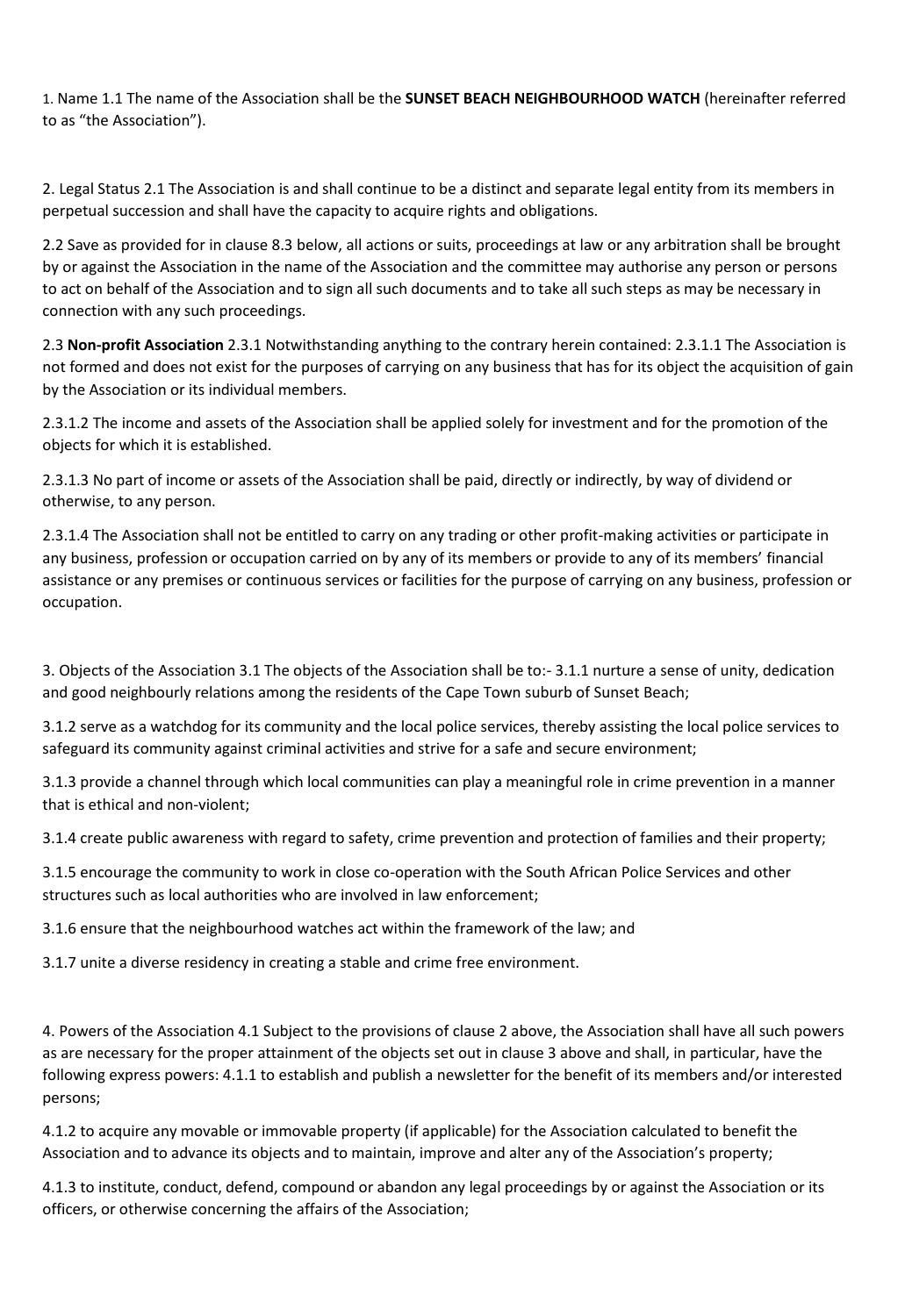4.1.4 to open bank accounts in the name of the Association and to draw, accept, endorse, make and execute bills of exchange, promissory notes, cheques and other negotiable instruments connected with the business and affairs of the Association;

4.1.5 to invest and deal with any monies of the Association not immediately required for the daily administration of the Association;

4.1.6 to secure the fulfilment of any contracts or engagements entered into by the Association by the mortgage of all or any part of the property of the Association (if applicable);

4.1.7 to establish, promote or assist in establishing or promoting and subscribe to or become a member of the Association or any other association or society whose objects are similar or partly similar to the objects of the Association, or the establishment or promotion of which may be beneficial to the Association, provided that no subscription be paid to any such other association out of the funds of the Association except *bona fide* in furtherance of the interests of the Association;

4.1.8 promote and subscribe to any institution or society which may be for the benefit of the Association or for its members whether past or present;

4.1.9 to borrow or raise and give security for money for the issue of bonds, borrow or raise to give security for money by the issue of bonds, debentures, debenture stock, bills of exchange, promissory notes or other obligations or securities of the Association or by mortgage of all or any part of the property of the Association (if applicable);

4.1.10 subject to the provisions of clause 2 above, to make donations, loans, exchanges, leases and any other forms of contract whatsoever including sales and purchase of property of any kind whatsoever.

5. Membership 5.1 Membership of the Association shall be limited to classified members. For the avoidance of any doubt the qualification for membership of the Association shall be determined in accordance with the provisions of Annexure "A".

5.2 Applications for membership shall be in writing on such form or forms as the committee may from time to time prescribe and shall contain such information and particulars, together with such verification thereof, as the committee may require.

5.3 The committee shall have the right from time to time to vary, amend or alter the form or forms of application and/or proposal for membership and (if applicable) may prescribe different forms for different classes of membership.

5.4 Candidates for membership shall be elected by a majority vote of the committee of the Association or a subcommittee appointed by it. For the purposes of the election of candidates for membership, the quorum of the committee or of the sub-committee shall be not less than 3 (three) members.

5.5 In no circumstances shall the committee, the sub-committee or any member thereof be requested or required to give any reason for any decision in connection with any such application for membership.

5.6 Should any ineligible candidate be inadvertently admitted as a member in any class of membership, the committee may declare his/her election void, and shall give him written notice to that effect, and it may in its sole discretion return to such candidate any membership fee (if applicable) paid by him and he/she shall cease to be a member in any such class of membership to which he/she was inadvertently admitted, and his/her name shall be erased from the register of members.

5.7 If at any time after the election of a candidate it shall appear that he/she has been elected under a misrepresentation or mistake as to identity, or owing to incorrect information having been given, the committee shall have the power to cancel such election. The person whose election is thus cancelled in terms of this clause 5.7 shall cease to be a member of the Association and his/her name shall be erased from the register of members and he/she shall have no claim against the Association for damages, return of membership fee, deposit or subscription, on any grounds whatsoever, but the committee shall be entitled to make such *ex gratia* refund of membership fee, deposit or subscription (if applicable) as it may consider proper.

5.8 Any candidate whose application for membership has been rejected shall have a right to re-apply and the committee shall exercise its discretion to reconsider such application.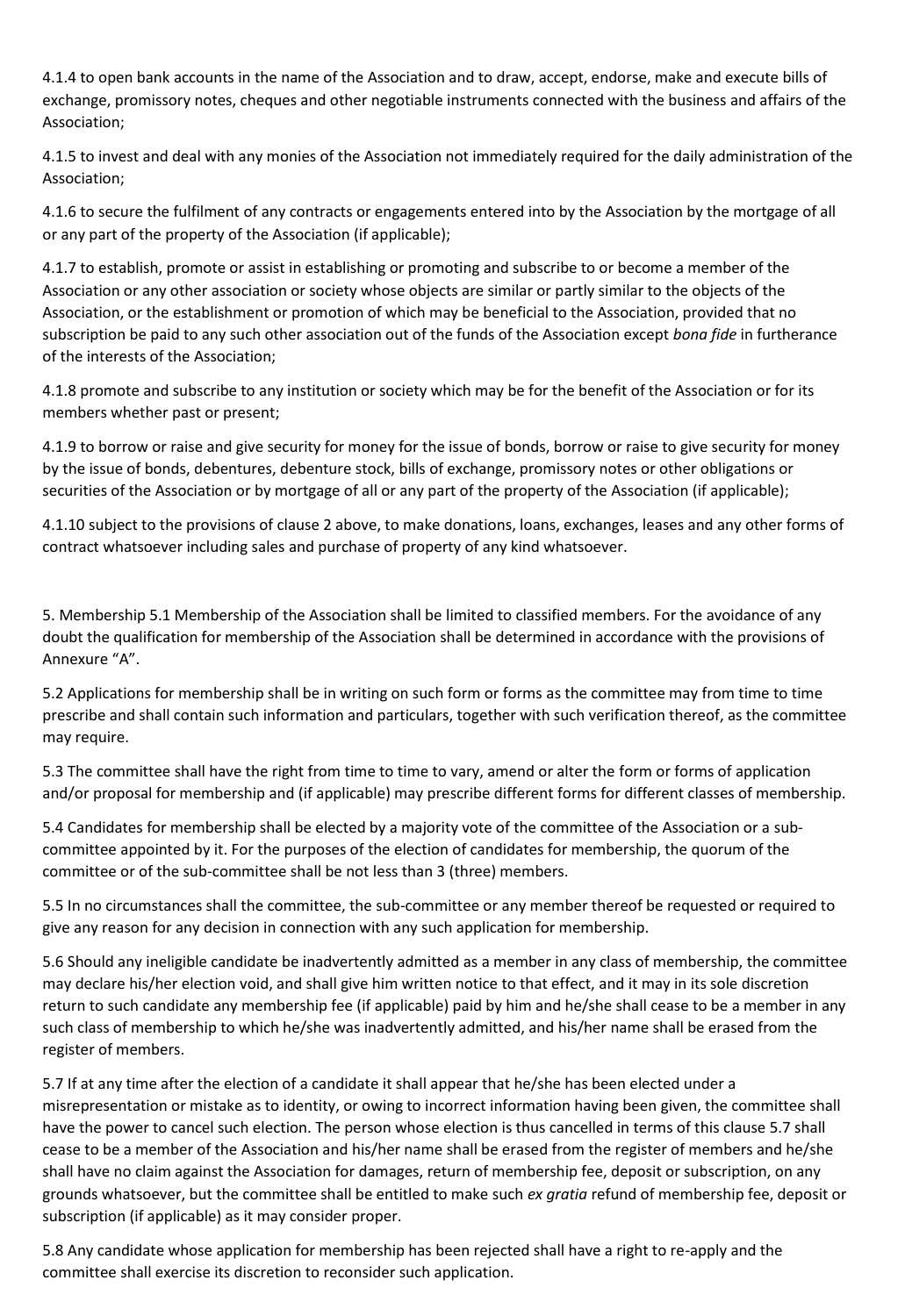5.9 Upon election, a member shall be entitled to a copy of the constitution, code of conduct and by-laws of the Association.

6. Membership Fees 6.1 The annual membership fee (if any) for membership in any class shall be such sum as prescribed in the application form for membership, or as the committee may from time to time determine.

6.2 Such membership fees (if any) shall be paid with the lodging of the application for membership.

6.3 All annual membership fee (if applicable) shall become due on the first day of March in each year.

6.4 A member who has not paid his/her membership fee (if applicable) within 3 (three) months after it becomes due shall, in the discretion of the committee, not be allowed to continue as a member while his/her membership fee is unpaid, and any such person shall forthwith cease to be a member of the Association, without notice, and his/her name shall be erased from the register of members.

7. **Transfer in class, reinstatement and readmission of Members** 7.1 The committee may reinstate a defaulting member on payment by such person of all arrear membership fees and any amounts owing to the Association, on such conditions as the committee may deem fit.

7.2 The committee shall have the power to readmit a member, who for any reason has relinquished membership of the Association, on such terms and conditions as the committee shall determine in each particular case.

7.3 A member of any class of membership may, on making written application to or with the consent and approval of the committee, transfer from one class of membership to another as from commencement of any financial year. Such change of membership from one class to another shall be upon such terms and conditions as the committee in its sole discretion may impose.

8. Rights & Liabilities of Members 8.1 Membership of the Association in any of the classes of membership does not and shall not give any member of any class a right to any of the monies, property or assets of the Association, but only confers upon such members the privilege of membership subject to such charges and reasonable restrictions as the committee may from time to time impose and subject to the provisions of this constitution and the by-laws in force for the time being.

8.2 A member whose application for membership has been accepted shall be bound by the constitution, code of conduct, rules and by-laws of the Association, and of any branch or section thereof, which are then in force, or which subsequently may be altered or amended and be in force at any future time. No member shall be absolved from the effect and application of the constitution, code of conduct, rules and/or by-laws by reason of the fact that he may not have received a copy thereof.

8.3 The Association shall not be responsible for civil or criminal acts/omissions perpetrated by any member. Individual members of the Association act in their own capacity and shall be liable in that capacity.

9. Indemnity 9.1 Each member (who voluntarily becomes a member of the Association) is required to sign a form indemnifying the Association from any illegal actions by and/or against the member.

10. Resignations 10.1 A member may resign his/her membership by notice to the secretary of the Association given prior to the date upon which his/her next membership fee becomes due.

11. The Committee 11.1 Subject to clause 12 below, the committee shall consist of: 11.1.1 a chairperson, vicechairperson, treasurer and secretary; and 11.1.2 not more than five (5) additional persons whom the elected members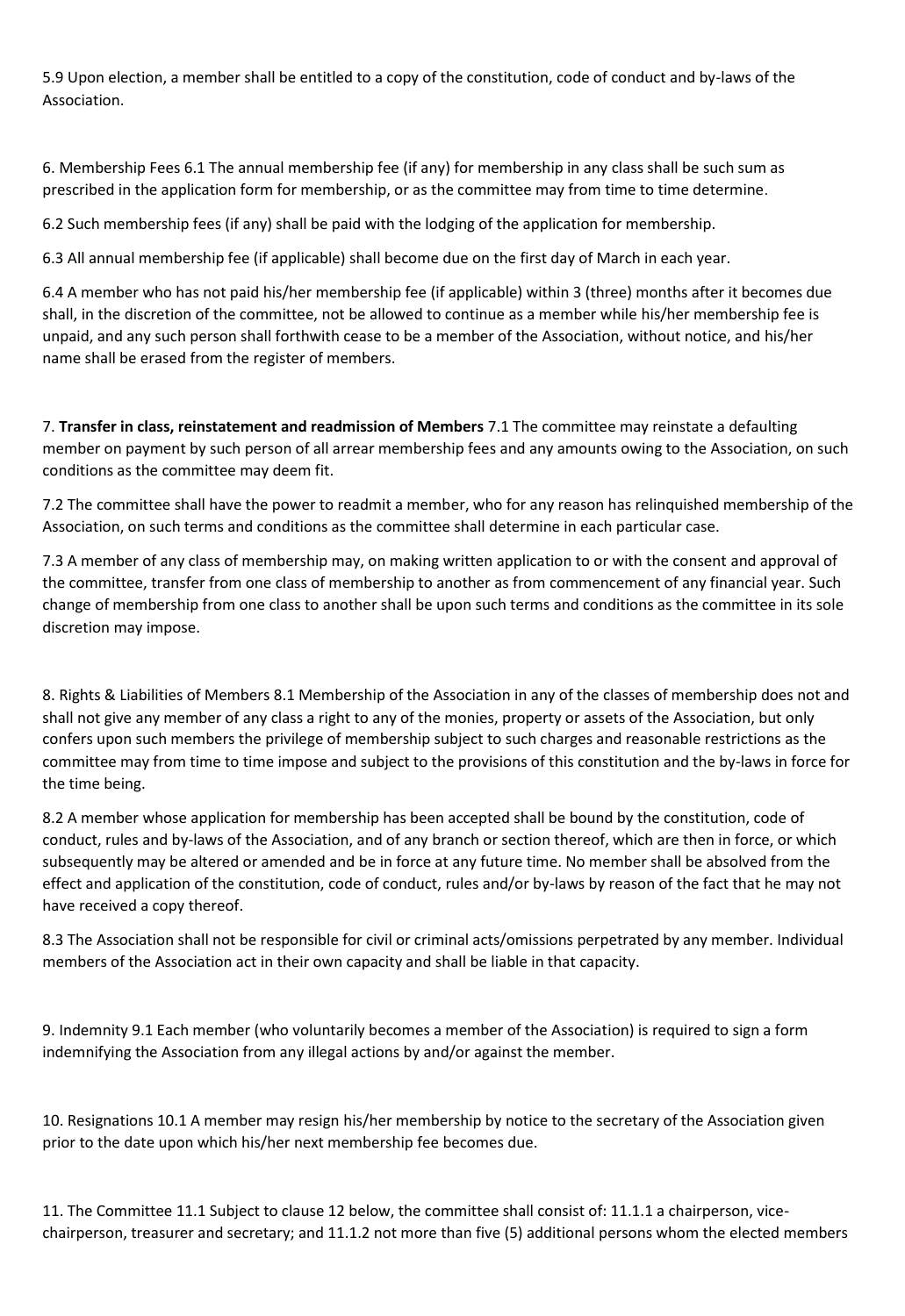of the committee may nominate and appoint to the committee; 11.2 The Committee shall have the powers of cooption under clause 14.3 below.

12. Election of Committee 12.1 Each elected member of the committee shall hold office for the period concluding with the end of the annual general meeting of the Association after that in which she was elected and, upon the expiry of such period, such member shall automatically retire from the office but shall be eligible for nomination and re-election as a member of the committee, provided that he/she retains his/her qualification.

12.2 Nominations in writing for the office of member of the committee shall be signed by two ordinary members of the Association (save for the retiring members of the committee) and delivered to the secretary at least 2 (two) days before the date fixed for the holding of the annual general meeting of the Association at which election shall take place.

12.3 No member, save for a retiring elected member of the committee, may stand for election as a member thereof unless nominated in terms of clause 12.2 above.

12.4 At the annual general meeting voting for the election of members of the committee shall be by way of ballot of those members present or by a show of hands as the chairperson may decide.

13. Management of the Affairs of the Association 13.1 The management and control of the affairs of the Association shall vest in the committee which shall have full power and authority to do anything which could be done by the Association excepting such matters as are in the rule specially reserved to be dealt with at a general meeting of members. In addition to the general powers and authorities hereby conferred on the committee, and without in any way limiting such powers and authorities, the committee shall have the following further special powers: 13.1.1 to appoint such agents, officers, clerks and servants for management, temporary or special services as they think fit and to invest them with such powers as they may think expedient, and to determine their duties and fix and vary their salaries or emoluments (if any) and to require security in such instances, and to such amounts, as they may think fit, and to suspend or discharge any such persons at their discretion;

13.1.2 to execute in the name of the Association any contracts;

13.1.3 to refer any claim or demand by or against the Association to arbitration and to perform, or refuse to perform, the award;

13.1.4 to make and give receipts, releases and other discharges for monies payable to the Association and for the claims and demands of the Association, to appoint persons who shall be entitled, on behalf of the Association, to sign bills of exchange, cheques receipts and negotiable instruments;

13.1.5 to make, vary and repeal by-laws for the regulation of the affairs of the Association, its officers and servants, or the members of any class of the Association, provided that such are not inconsistent with or contrary to the provisions of this constitution;

13.1.6 to delegate to sub-committees all or any of the authorities conferred on the committee by the constitution and such sub-committees shall have such powers as may be conferred on it at the time of its appointment, or thereafter, by the committee of the Association and to be subject in all respects to such rules and by-laws or instructions as may from time to time be framed, given or approved by the committee;

13.1.7 to appoint from time to time the Association's auditor(s) and legal adviser (if applicable); and

13.1.8 to fix the remuneration of the Association's auditors and legal adviser (if applicable).

13.2 The Association in a general meeting may review, approve or amend any decision of the committee, but no such decision of the Association shall invalidate any *bona fide* action taken by the committee in accordance with this constitution.

13.3 Given the powers vested in and responsibility imposed on the committee to manage the affairs of the Association, all committee members shall forthwith declare any direct or indirect interest in or conflict of interest which he/she (whether personally or through a juristic person, trust, other legal entity or corporate body) and or immediate family member may have in/with service providers and/or other third parties with whom the Association contracts or has contracted at the time of his/her appointment as committee member.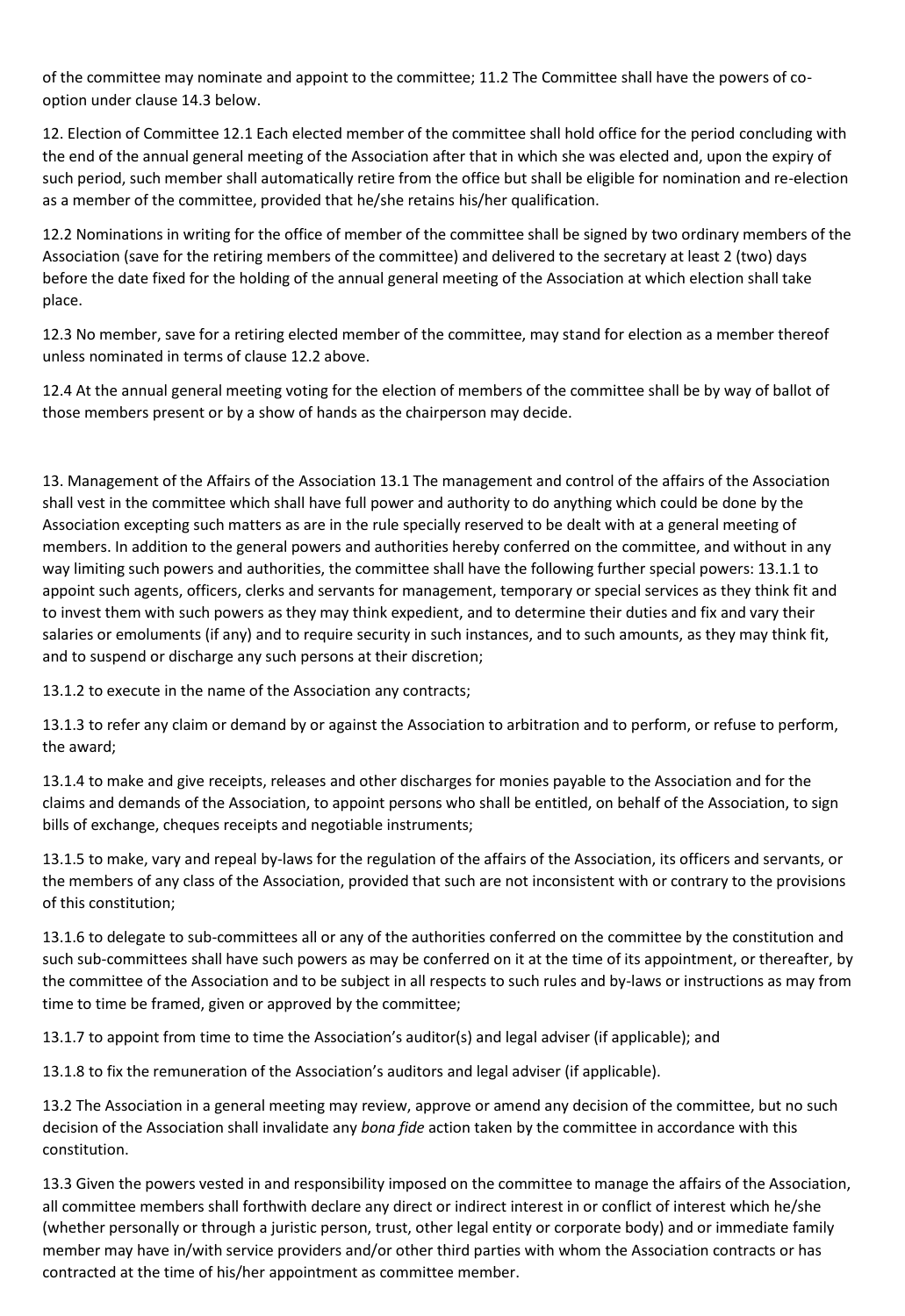14. Termination of Office of Committee Members 14.1 Any member of the committee absenting herself without leave of the committee for more than two (2) consecutive meetings of which due notice has been given, shall cease to be a member of the committee.

14.2 Any member of the committee, who ceases to hold the necessary qualification, shall cease to be a member of the committee.

14.3 In the event of any member of the committee elected to such office at any annual general meeting ceasing to hold the necessary qualification or ceasing to be a member of the committee for any reason whatsoever, the committee shall have the power to co-opt any member to fill such vacancy for the remainder of the period of office of such member.

15. Meetings of the committee 15.1 The committee shall meet at least 4 (four) times in each year. At least 7 (seven) days' notice shall be given of all meetings of the committee unless all members of the committee agree to accept shorter notice.

15.2 The committee may, by written resolution set the dates for and a standard agenda for their future meetings and delivery of a copy of such resolution to the members of the committee shall be adequate notice of such future meetings.

15.3 The quorum for a meeting of the committee shall be three (three) members of the committee at the commencement of and throughout the meeting.

15.4 Any decision of the committee shall be by majority vote by show of hands of those members of the committee present. Each person entitled to be present and to vote shall have one vote and the chairperson of the meeting shall, in the event of a deadlock, have a casting vote in addition to his/her deliberative vote, it being specifically provided that a committee member with an interest or conflict of interest (referred to in clause 13.3 above) shall not be entitled to vote on matters relating to such interest or conflict of interest and may be asked to leave the meeting during such discussion. No voting by proxy shall be permitted.

15.5 The secretary of the Association shall convene a special meeting of the committee on the instructions of the chairperson of the Association or upon the written request of at least 2 (two) members of the committee.

15.6 The committee shall cause to be kept: 15.6.1 a register of all members of the Association, together with their identity numbers, addresses and contact particulars;

15.6.2 proper accounting records;

15.6.3 minutes of the appointment of officers and names of members of the committee present at any meeting; together with minutes of all proceedings, resolutions and decisions taken at any such meeting. All such minutes shall be properly kept. Any such minutes, or an extract therefrom, signed by the chairperson, shall be received as *prima facie*  evidence of the matters therein stated.

15.7 Members of the committee shall serve in their personal capacity and not as representatives of any members or organisations.

15.8 A resolution in writing which is signed by the majority of members of the committee and inserted in the minute book of the committee shall be as valid and effective as if passed at a meeting of the committee. Any such resolution may consist of several documents in the same form, each of which is signed by one or more members of the committee, and shall be deemed (unless the contrary appears from that resolution) to have been passed on the date on which it was signed by the last member of the committee entitled to sign it.

15.9 All acts done by any meeting of the committee or by any person acting as a member of the committee shall, notwithstanding that it be afterwards discovered that there was some defect in the appointment of any such member or person acting as aforesaid, or that they or any of them were disqualified, be as valid as if every such person had been duly appointed and was qualified to be a member of the committee.

15.10 The inadvertent omission to give notice of any meeting of the committee shall not invalidate the proceedings at any such meeting.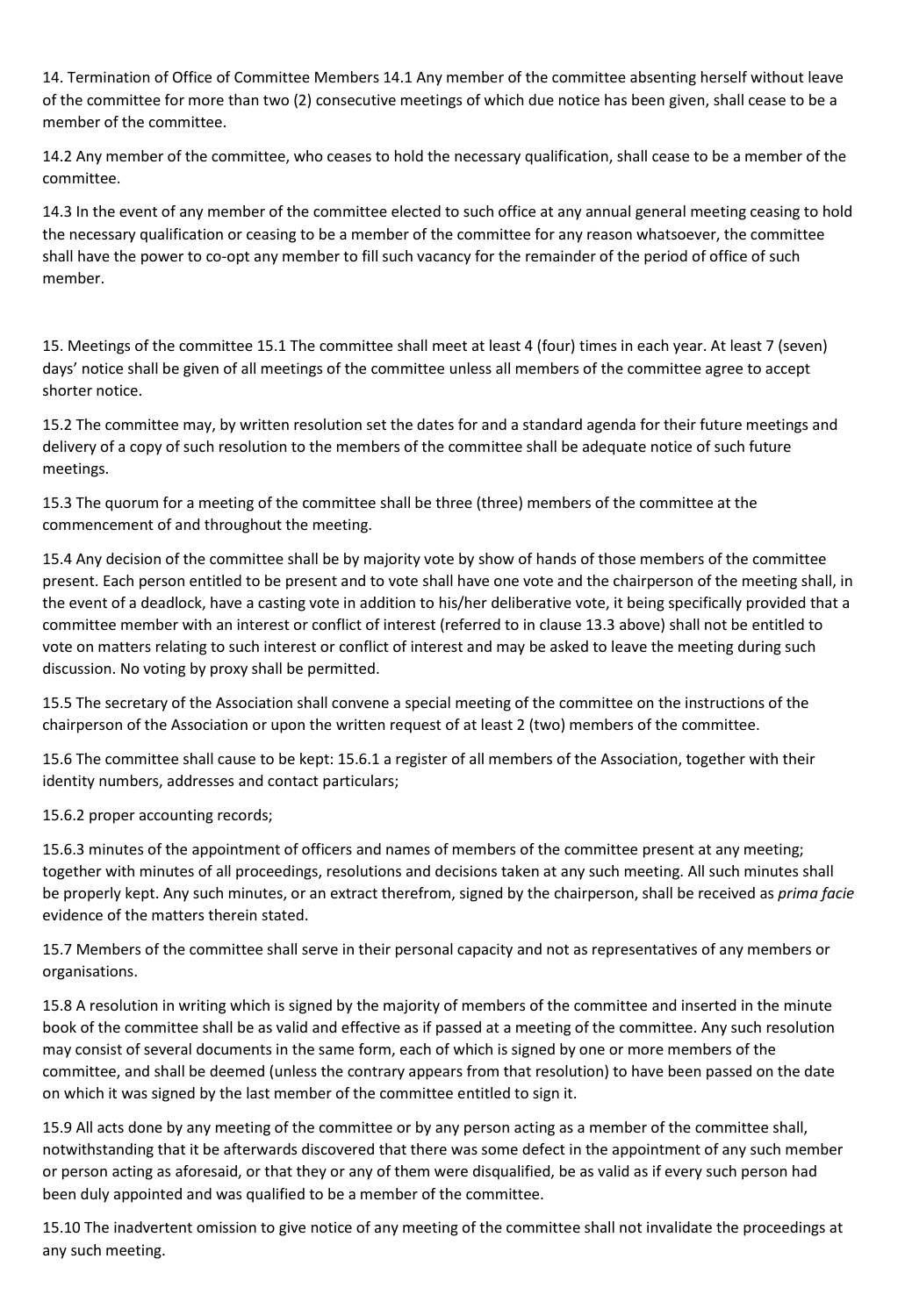15.11 The proceedings of the committee shall be valid notwithstanding any temporary vacancy in the committee.

15.12 A committee member with an interest or conflict of interest (referred to in clause 13.3 above) shall abstain from voting in matters relating to such interest or conflict of interest.

16. Annual general meetings of the Association ("AGM") 16.1 The AGM of members of the Association shall be held at such time and place as the committee may determine but as soon as may be after the first day of November in each year.

16.2 Notice of the date, time and place for the holding of the AGM shall, at least 14 (fourteen) days before the date fixed for the holding of such AGM, be delivered by hand and/or posted by registered mail and/or sent by electronic mail to each of the members of the Association at his/her registered address/electronic mail address as appearing in the register of members and displayed on the Association's public notice boards.

16.3 The inadvertent omission to send by post or electronic mail (where available) or deliver by hand any such notice to any member shall not invalidate the holding of the meeting, or the passing of any resolution thereat.

16.4 Notice of the terms of any resolution to be proposed at an AGM, other than concerning ordinary or general business, shall be lodged with the secretary at least 7 (seven) days before the date fixed for such meeting.

16.5 Notice of any proposed resolution adding to, repealing or amending any of these rules or any part of this constitution shall be given as provided in clause 28.2 below.

17. Proceedings at AGM 17.1 At the AGM the committee shall present an audited balance sheet and income statement drawn as at the last day of February of the preceding financial year, together with its report.

17.2 The ordinary business to be done at an AGM shall be as follows:- 17.2.1 to confirm the minutes of the previous AGM and any special general meeting held since the previous AGM and/or general meeting (as the case may be);

17.2.2 to receive and consider the report of the committee and the financial statements for the preceding financial year with the auditor's report thereon;

17.2.3 to elect a chairperson, vice-chairperson, treasurer and secretary of the Association nominated by the committee at every AGM;

17.2.4 to elect the other members of the committee at every AGM (if applicable); and

17.2.5 to consider and to pass, with or without modification, any resolutions concerning the affairs of the Association of which due and proper notice has been given and any other business concerning the affairs of the Association.

18. Special general meetings ("SGM") 18.1 The committee may at any time, through the secretary, call an SGM of members by giving not less than 14 (fourteen) days' notice to members specifying for what object(s) the meeting is called.

18.2 The secretary shall convene an SGM of members of the Association, upon receiving a requisition in that behalf signed by not less than 5 (five) members, specifying their resolution(s) proposed to be moved or other business to be discussed. The secretary shall post or deliver by hand to each member at his/her registered address or send by electronic mail (where available) a copy of such notice at least 14 (fourteen) days prior to the holding of the meeting.

18.3 The omission to send any such notice to any member shall not invalidate the holding of the SGM, or the passing of any resolution thereat.

19. Quorum at general meetings 19.1 The quorum for a general meeting of members shall be one third of the members entitled to vote thereat; provided that if no quorum be present within 15 (fifteen) minutes after the time fixed for the meeting, it shall, in the case of an AGM or an SGM called by the committee, be postponed to the same day and hour in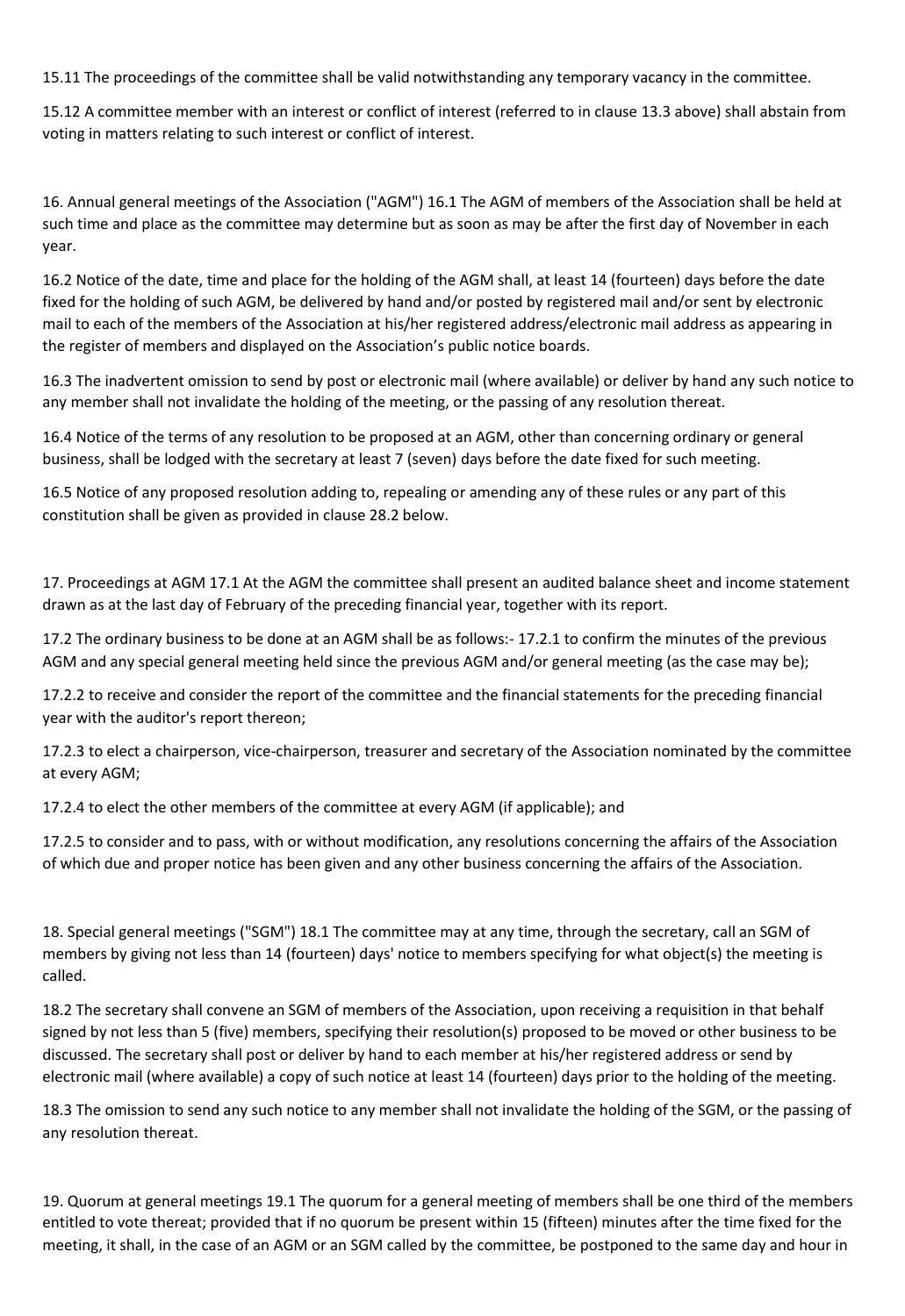the following week and at such adjourned meeting, the members present shall be deemed to be a quorum for the transaction of the business of the meeting.

19.2 In the case of an SGM called by requisition of members, if no quorum is present upon the date fixed, and within 15 (fifteen) minutes after the time fixed for the meeting, it shall be dissolved.

20. Chairperson at general meetings 20.1 The chair at all general meetings of the members of the Association shall be taken by the chairperson of the Association or, in his/her absence, by the vice chairperson. Should both be absent, the members present shall elect a chairperson for that meeting from among the other members of the committee present (if any) or, failing their presence, a chairperson shall be elected, being a person who is entitled to vote at an AGM, from among those members present.

21. Adjournment of general meetings 21.1 The chairperson of any general meeting may, with the consent of the meeting decided by majority vote, adjourn the meeting from place to place and from time to time but no business shall be transacted at any adjourned meeting other than that business left unfinished at the meeting from which the adjournment took place.

22. Voting 22.1 At any general meeting of the Association, including an AGM or an SGM, as well as in any electronic poll, each member shall have 1 (one) vote.

22.2 In connection with the election of members of the committee, the voting shall take place as provided in clause 12 above.

22.3 Save as otherwise specifically provided in this constitution, any business, resolution or question submitted to such a meeting for decision shall be decided by majority vote of those members present and entitled to vote and, in the first instance, by a show of hands, alternatively by electronic poll. No proxies shall be permitted. The chairperson of any such meeting shall have a casting vote (in the event of a deadlock) as well as a deliberative vote, provided however that voting by ballot may be demanded by not less than 5 (five) members present at the meeting. Should any such voting by ballot be demanded, it shall be taken in such a manner and at such time and place as the chairperson of the meeting may direct.

22.4 A declaration by the chairperson of the meeting of the result of a show of hands or a ballot (as the case may be), alternatively the result of an electronic poll shall, save for a manifest error, be conclusive.

23. Misconduct of members 23.1 A member of the Association shall be guilty of misconduct should he/she, in the opinion of the committee: 23.1.1 commit any breach of this constitution, code of conduct, the rules and/or by-laws of the Association; or

23.1.2 be guilty of any improper conduct; or

23.1.3 fail to make payment of any money due to the Association after due notice; or

23.1.4 be guilty of conduct in any way offensive to members of any class or to the committee; or

23.1.5 introduce into the Association or any meeting of the Association any person whose presence therein shall be prejudicial to the interests and reputation of the Association or objectionable to the members as a whole; or

23.1.6 fail to abide by the rules of communication relating to media channels used by the Association and/or its Members (including but not necessarily limited to the use of 2-way radios, WhatsApp alert groups, social media platforms and the like); or

23.1.7 be guilty of behaving in a manner unbecoming a member of the Association or prejudicial to the interests and reputation of the Association, whether within the Association's premises or outside them, or without cause or justification behave in a manner which is offensive or unbecoming towards any other member, or guest, or the staff employed by the Association.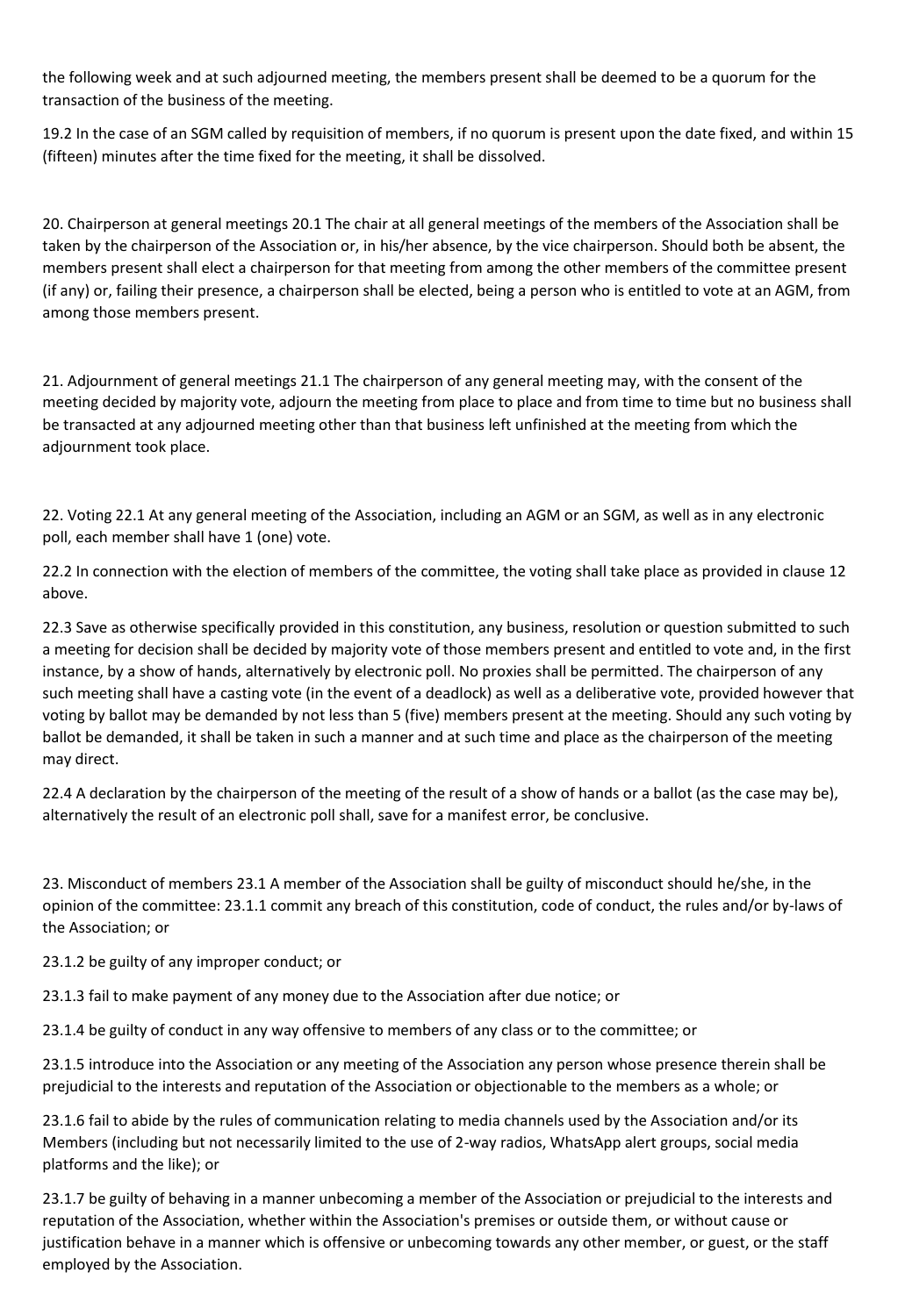23.2 The hearing and investigation of any complaint as to the misconduct of a member, and the procedure to be adopted in connection therewith, shall be in the sole discretion of the committee, provided however that the member whose conduct is the subject of complaint and investigation shall be informed of the nature of the complaint, or the committee shall take any reasonable steps to bring to his/her notice the nature thereof, by and/or electronic mail and/or by delivering by hand and/or by posting a registered letter to his/her registered or residential address or otherwise, and provided that such member shall be afforded an opportunity of replying to any such complaint, whether in writing or in such other manner as the committee may determine.

23.3 The powers and duties of the committee as set out in this rule shall not be delegated to any other sub-committee or body.

23.4 In regard to a member who, in the committee's opinion, has been guilty of misconduct as described in sub clause 23.1 above or a member who has been found guilty of a criminal office in a court of competent jurisdiction, the committee, after investigation, shall have the power to:- 23.4.1 expel such member, who shall be ineligible for reelection; or

23.4.2 temporarily deprive such member of any or all of the rights, benefits and privileges of his/her membership during such time or period as the committee in its absolute discretion may deem fit; or

23.4.3 call upon such member in writing and /or by electronic mail, through the secretary, to resign and, if he/she fails to tender his/her resignation within 7 (seven) days of the date of such request, to expel such member, who shall then be ineligible for re-election; or

23.4.4 to reprimand and/or censure such member; or

23.4.5 to caution such member; or

23.4.6 to impose such condition upon such member as to the use of the facilities of the Association as the committee may in its sole discretion determine; and/or

23.4.7 impose a penalty as the committee may deem reasonable in the circumstances and/or hold such member liable for damages suffered by the Association as a result of the conduct of such member.

23.5 The decision of the committee under this rule shall be notified to such member by delivering by hand and/or posting a registered letter to such member at his/her registered or residential address and/or to send a letter to the electronic mail address of the member where available.

23.6 Any member who is expelled or called upon to resign or otherwise dealt with by the committee in terms of this clause 23 shall have the right, within 21 (twenty one) days after the date of sending to his/her by the secretary a notice under clause 23.5 above, to lodge an appeal in writing against the decision of the committee, to an SGM of members which shall be convened forthwith by the secretary upon receipt of the notice of appeal and upon such member depositing with the secretary a sum of money sufficient, in the opinion of the committee, to cover the expenses which may be incurred in the convening and holding of such a meeting. Such deposit shall be returned to such member in the event of his/her appeal proving successful but, if such an appeal fails either wholly or in part, the expenses which may be incurred in the convening and holding of such meeting shall be borne by such appealing member and any refund of the deposit or part thereof shall be in the sole discretion of the committee.

23.7 The notice of an appeal shall not have the effect of suspending the operation of a decision referred to in clause 23.5 above, pending the hearing of the appeal.

24. Interpretation 24.1 "The rules/these rules" shall mean the rules of the Association as embodied in this constitution;

24.2 Unless the context clearly indicates a contrary intention an expression which denotes any gender includes the other genders and the singular includes the plural and vice versa.

24.3 When any number of days is prescribed in this Lease, same shall be reckoned exclusively of the first and inclusively of the last day unless the last day falls on a Saturday, Sunday or public holiday, in which case the last day shall be the next succeeding day which is not a Saturday, Sunday or public holiday.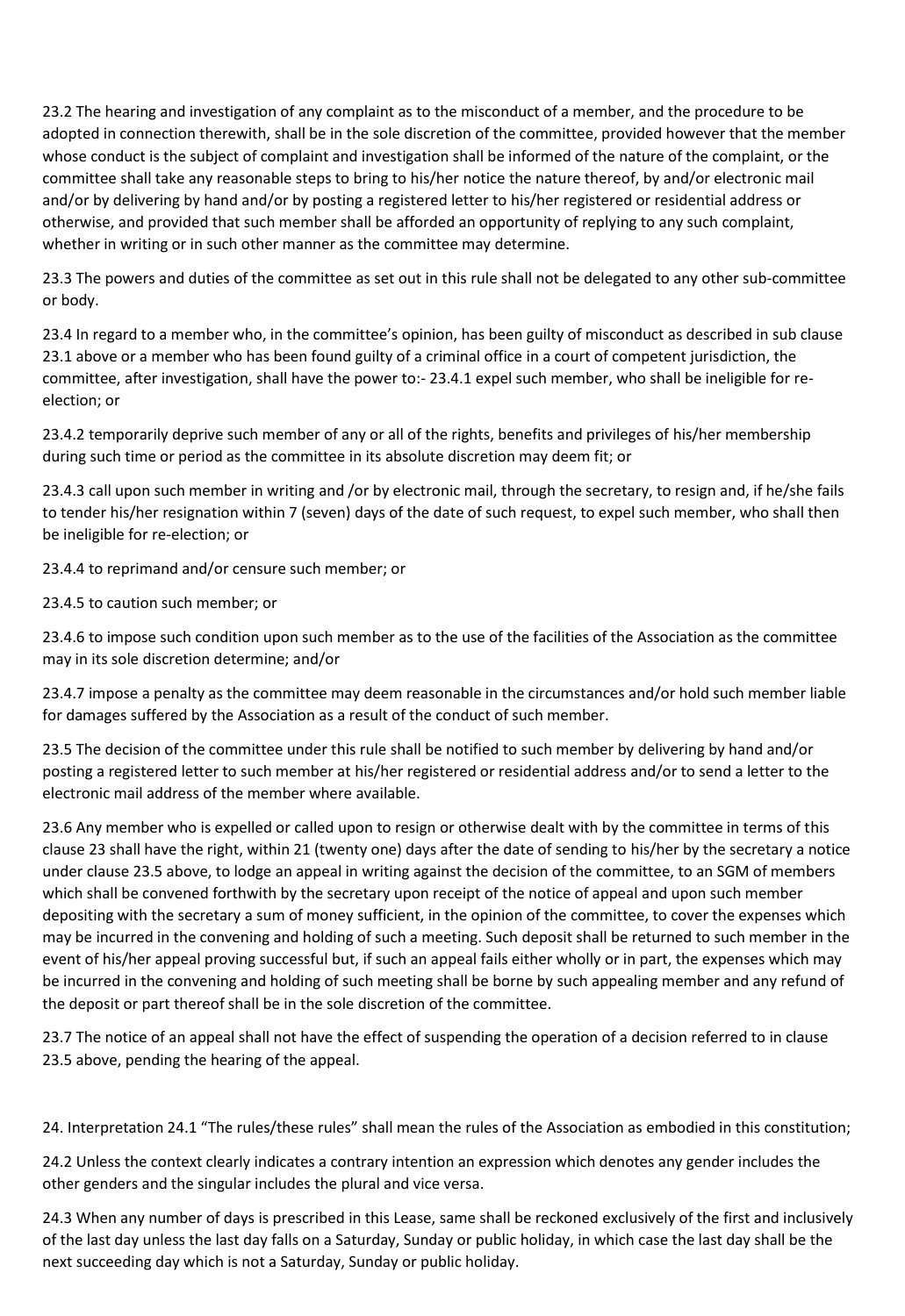24.4 Schedules or annexures to this Lease shall be deemed to be incorporated in and form part of this Constitution.

24.5 In case of *bona fide* doubt or dispute as to the meaning and interpretation of any of the rules, code of conducts and/or by-laws of the Association or in connection with any other matter whatsoever: 24.5.1 the committee for the time shall be the arbiter thereon; and

24.5.2 the committee's decision shall, save for a manifest error, be binding upon the members of the Association, subject to any resolution of a general meeting of the Association thereon.

25. Register of members 25.1 All members of the Association shall communicate their residential addresses, electronic mail addresses and other contact particulars, from time to time, to the secretary who shall keep a register of the names and contact particulars of members and their addresses.

26. General 26.1 A copy of these rules, code of conduct and/or bylaws and of any repeal or amendment thereto or new rule, code of conduct and/or bylaw effected from time to time shall be available for the inspection by any member upon written application to the secretary. Every person, upon becoming a member of the Association, shall upon request receive a copy of the rules of the Association as embodied in this constitution, or as amended from time to time, together with such code of conduct and by-laws as may be in force and/or amended from time to time.

26.2 A special notice or account to a member shall be properly delivered by hand or by posting it to the member's registered address or by sending it to the member at his/her electronic mail address as appearing in the register of members. In the event of any member failing to register (or update where necessary) his/her address and/or electronic mail address, or in the event of letters posted to the registered or electronic mail address being returned, such notice shall be considered as having been properly given.

27. Indemnity 27.1 Every member, officer or servant of the Association shall be indemnified by the Association against all costs, losses and expenses which he/she may incur or become liable for by reason of any act or thing done by his/her as such in the discharge of his/her duties, unless the loss in question is caused by his/her own wilful misconduct, gross negligence, dishonesty and/or breach of trust.

28. Amendments to the constitution 28.1 The constitution of the Association, or any part thereof, as herein contained, shall not be adopted, repealed or amended, and no new rules shall be made, save by a resolution adopted by a majority of two-thirds of the members of the Association by a show of hands: 28.1.1 present at an AGM or SGM of members of the Association of which due and proper notice has been given; or

28.1.2 by way of electronic poll of which due and proper notice has been given; or

- 28.1.3 by way of written resolution; or
- 28.1.4 a combination of 28.1.1 , 28.1.2 and 28.1.3 above

28.2 At least 21 (twenty one) days' written notice of the intention to propose and move a resolution for the adoption of a new rule or the repeal or amendment of an existing rule and setting out the terms of such proposed resolution, shall be given to the secretary, who shall forthwith notify the committee and deliver by hand and/or send a copy of such notice by post and/or electronic mail to each member of the Association at the address/electronic mail address of each member appearing in the register of members.

29. Winding-up 29.1 The Association may be dissolved by a resolution passed at the SGM called for that purpose, provided that such resolution is passed by a majority of two-thirds of the members present and entitled to vote at such meeting and, further, that such resolution is confirmed at a SGM held not less than four 30 (thirty) days thereafter by a majority vote of members entitled to be present and vote thereon. In the event of such resolution being passed at the second SGM, that meeting shall also have power to pass resolutions by a majority vote for the nomination of another service organisation to whom the disbursement of the surplus funds and assets of the Association after winding-up and